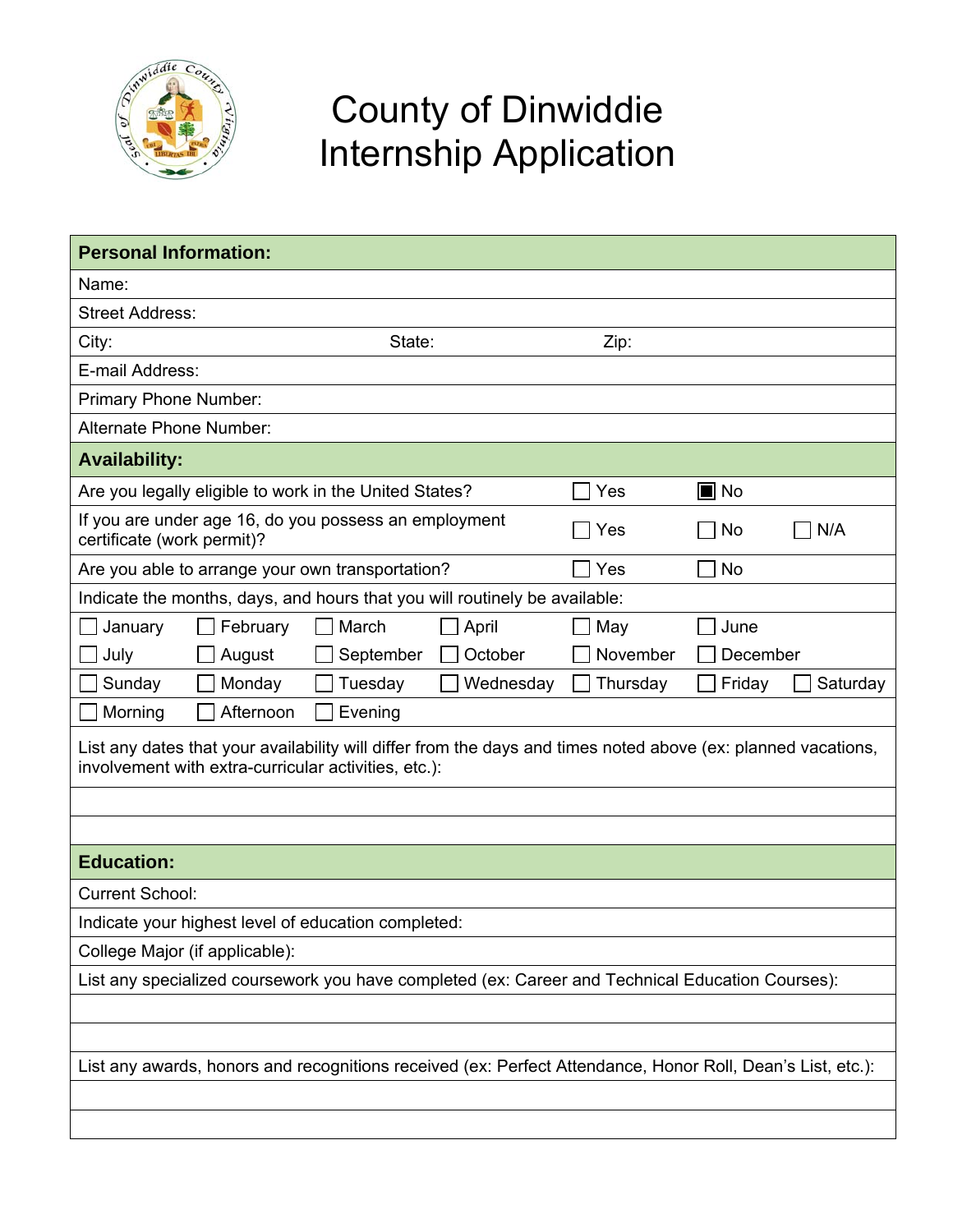

## County of Dinwiddie Internship Application

| Work/Volunteer Experience (Use additional pages if needed): |                  |  |      |  |
|-------------------------------------------------------------|------------------|--|------|--|
| Most Recent Employer:                                       |                  |  |      |  |
| Job Title:                                                  |                  |  |      |  |
| Supervisor:                                                 |                  |  |      |  |
| Hire Date:                                                  | Separation Date: |  |      |  |
| <b>Street Address:</b>                                      |                  |  |      |  |
| City:                                                       | State:           |  | Zip: |  |
| Job Duties:                                                 |                  |  |      |  |
|                                                             |                  |  |      |  |
|                                                             |                  |  |      |  |
|                                                             |                  |  |      |  |
| Reason for leaving:                                         |                  |  |      |  |
| Previous Employer:                                          |                  |  |      |  |
| Job Title:                                                  |                  |  |      |  |
| Supervisor:                                                 |                  |  |      |  |
| Hire Date:                                                  | Separation Date: |  |      |  |
| <b>Street Address:</b>                                      |                  |  |      |  |
| City:                                                       | State:           |  | Zip: |  |
| Job Duties:                                                 |                  |  |      |  |
|                                                             |                  |  |      |  |
|                                                             |                  |  |      |  |
|                                                             |                  |  |      |  |
| Reason for leaving:                                         |                  |  |      |  |
| Previous Employer:                                          |                  |  |      |  |
| Job Title:                                                  |                  |  |      |  |
| Supervisor:                                                 |                  |  |      |  |
| Hire Date:                                                  | Separation Date: |  |      |  |
| <b>Street Address:</b>                                      |                  |  |      |  |
| City:                                                       | State:           |  | Zip: |  |
| Job Duties:                                                 |                  |  |      |  |
|                                                             |                  |  |      |  |
|                                                             |                  |  |      |  |
|                                                             |                  |  |      |  |
| Reason for leaving:                                         |                  |  |      |  |